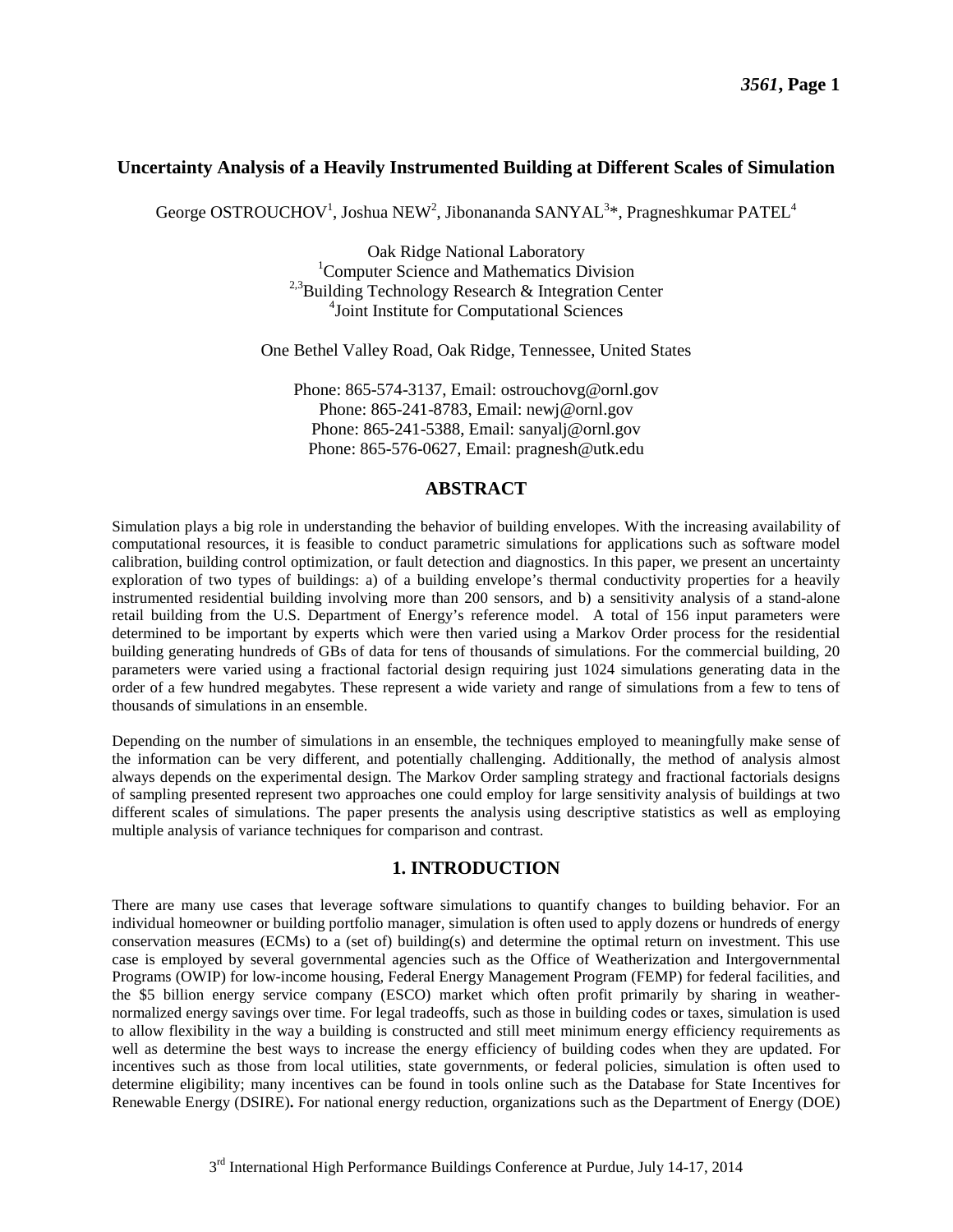have been tasked by the U.S. President with aggressive goals to reduce energy waste from buildings 50% by 2030 (compared to a 2010 baseline)**.** DOE relies on simulation and other analysis to optimize policy selection, determine and prioritize funding for high impact technologies (HITs) that enable actualized energy savings, and is used extensively to model, optimize performance, and integrate individual building components (envelope, equipment, etc.).

There are many simulation engines and software tools, which leverage these simulation engines that have made it easier than ever to run complex analysis. Some of these engines and tools are highly specialized and seek only to optimize a constrained set of high-fidelity physics to enable optimization and creation of specific types of roofs, HVAC equipment, etc. However, many of these specialized algorithms have been developed within or absorbed by well-known engines and tools in order to maximize their utility for energy-efficiency experts. Within the context of the Department of Energy, a whole-building simulation engine known as DOE-2.1E was first released in 1993 and is now up to DOE-2.3 that can run an annual building energy simulation in seconds and is still widely used by many experts through tools such as eQuest which allows one to run groups of simulations. In 2001, DOE was beta-testing a whole-building simulation engine known as EnergyPlus that was released later in the same year –and has continued to grow given DOE's steady investment in its development. The typical runtime of EnergyPlus is on the order of a few minutes to run an annual simulation and this is one of the major issues that have limited its adoption. It is, however, in widespread use today and contains many of the most recent building dynamic simulation algorithms. Many algorithms of varying fidelity exist for modeling certain phenomena within the simulation engine allowing the user to define the tradeoff between more accurate simulations and longer runtime. EnergyPlus consists of ~600,000 lines of Fortran code and has recently been cross-compiled to ~750,000 lines of C for transitioning to a Modelica-based architecture currently being referred to as the Son of EnergyPlus (SOEP).

In 2009, DOE released OpenStudio, which has evolved to become the primary Application Programming Interface (API) for EnergyPlus. It contains many tools, such as the Parametric Analysis Tool (PAT), for applying measures to buildings and producing analytical reports. While the usefulness of longer-running EnergyPlus simulation has been mitigated for deployment on the desktop, OpenStudio now supports the use of cloud computing; this allows anyone in the world to run large-scale simulations and analysis, without the need for servers or supercomputers, at the cost of current cloud computing resources. A large proportion of DOE's investment in building energy simulation and software tools is captured in EnergyPlus and OpenStudio. There are many other building tools beyond the scope of this paper; for a comparison of engine and tool capabilities, the interested reader should refer to Crawley, 2008.

As computing resources and economically feasible large-scale analysis become more prevalent, there is an increasing need to develop simulation analysis that can scale to the number of cores available. In addition, methods are needed for dealing practical issues such as simulation failures when sampling the combinatorially large parametric space of input parameters. While most modern software tests for valid ranges of inputs for the simulation engine using regression tests or for an individual module with unit tests, virtually no software addresses how a set of parameters in a valid range may cause the software to crash or give unrealistic results when used in different combinations. With respect to EnergyPlus, a standard input file to describe a building has on the order of 3,000 inputs. We've had domain experts pick out the most important parameters that affect building energy consumption and meaningfully discretize values for those parameters. The most important group consisted of 156 input parameters and yielded a combination of  $5x10^{52}$  simulations that would be necessary to brute-force every combination. Even if the Department of Energy wished to document input combination that were not viable, the computation time to find the non-linear boundaries of what constituted safe system state would be a tremendous challenge; to say nothing of the challenge for documenting such boundaries. While this may be an extreme case, a more common scenario is when a user runs multiple simulations while tweaking individual parameters, which often results in waiting for failed simulations. For this reason, we have elected to analyze a realistic use case in which naïve parameter selections cause multiple groups of simulations to fail and then compare the analysis when domain experts go back to fix the failed simulations.

# **2. STATISTICAL TECHNIQUES FOR SENSITIVITY ANALYSIS**

### **2.1 Experimental Design**

In statistical design of experiments, input parameters of a multivariate function under study are called *factors* and output parameters are called *responses*. The objective of a designed experiment is to measure the effect sizes of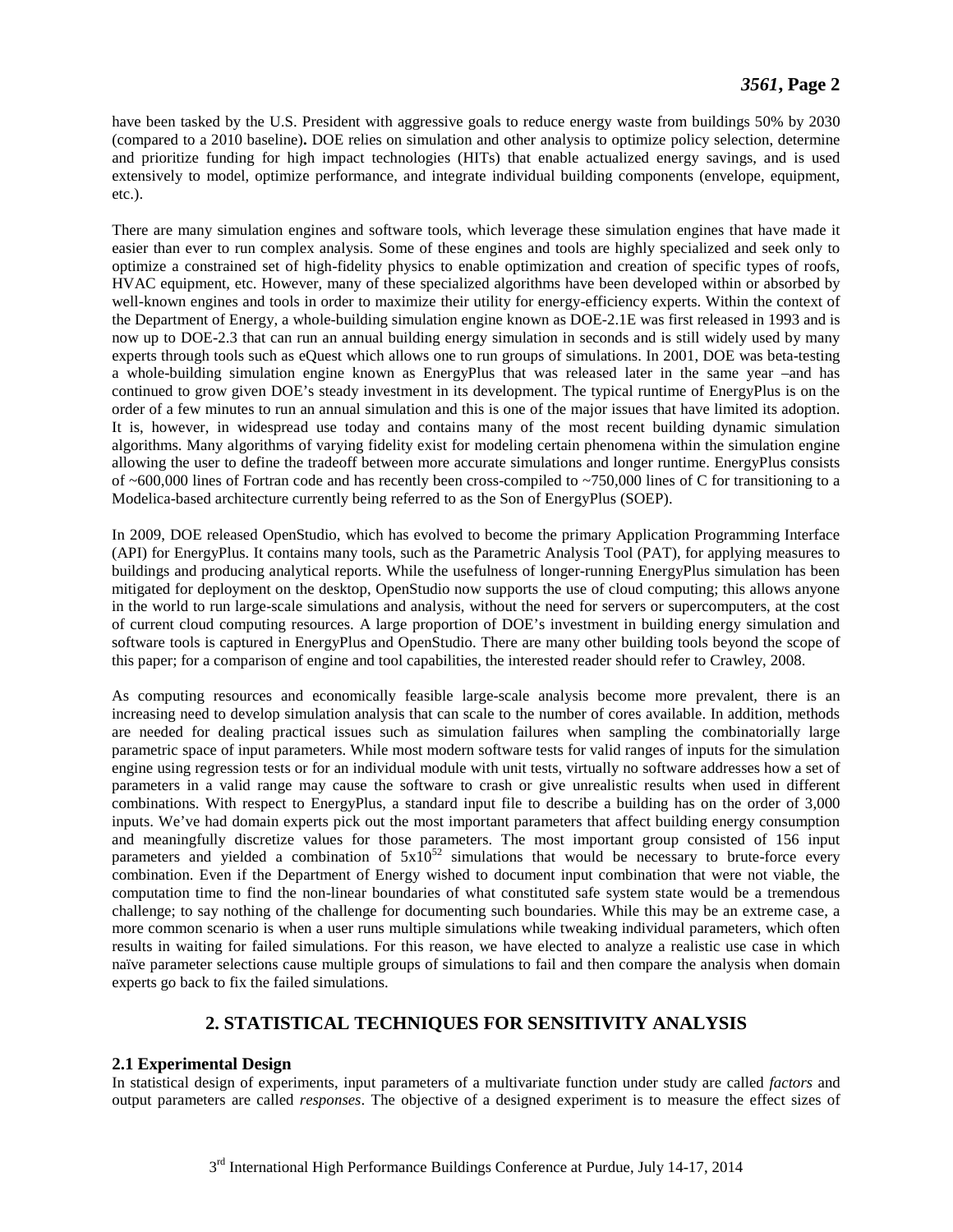factors and their interactions on a response through an additive decomposition of the multivariate response function. When many possible factors need to be screened for their influence on a response, two-level fractional factorial designs are popular. In general, for  $k$  factors at two levels each, there are  $2^k$  possible factor combinations. Fractional factorial designs allow the use of a small fraction of this large number by carefully controlling the pattern of factor and interaction effect aliasing (see, for example, Mee, 2009). In this study, we have 20 factors and we use a resolution VI design, resulting in 1024 runs. Resolution VI designs alias main effects (single factors) with order five or higher interactions and alias two-factor interactions with order four or higher interactions. We generate the design with the R package FrF2 (Ulrike Grömping, 2014).

### **2.2 Sensitivity Analysis**

The analysis of variance of a resolution VI fractional factorial design can be done with a model that contains all main effects and all two-factor interactions. Each of the 1024 experimentally configured buildings is simulated over a period of one year and we use the 12 monthly totals in our analysis. We use the 12 measurements in a repeated measures multivariate analysis (Hand and Taylor, 1987) with R software (R Development Core Team, 2014). This traditional multivariate approach to repeated measures data is considered more powerful than treating each month as a separate analysis of variance. Within the buildings domain, many of the motivations, history, and state-of-the-art approaches for sensitivity analysis (reducing the number of simulations necessary, optimization methods, etc.) are expertly consolidated in ASHRAE report 1051-RP (Reddy, 2006).

# **3. EXPERIMENTAL SETUP OF SIMULATIONS**

## **3.1 ZEBRAlliance Homes and Markov Order Design**

Measured data was used from the first house from a set of 4 residential buildings known as the ZEBRAlliance (Miller, 2012). This 2800 ft<sup>2</sup> research home collected 269 channels of 15-minute sensor data during the 2010 calendar year (Biswas, 2012). The reference building used in this work is house number 1 in the Wolf Creek subdivision (WC1), an Oak Ridge National Labs ZEBRAlliance experimental energy efficient home. This home has a plethora of energy-efficient technologies: (1) standing seam metal roof with infrared reflective pigments to boost solar reflectance, (2) ENERGY STAR appliances, (3) triple-pane low emittance Argon-filled windows, (4) compact fluorescent lighting, (5) horizontal ground loop installation that leverages foundation and utility excavations, (6) high-efficiency water-to-air heat pump for space conditioning, (7) high-efficiency water-to-water heat pump for hot water heating, (8) an energy recovery ventilator for transferring heat and moisture between fresh incoming and outgoing air, and (9) structurally insulated panel (SIP) walls filled with expanded polystyrene insulation. All four buildings used emulated occupancy, running the exact same schedule of plug loads, lighting, and hot water draws in the buildings in order to remove the confounding variable of behavior-based variability typically encountered in occupied building comparisons.

After constructing an EnergyPlus model of this building, domain experts identified 156 of the model inputs that they considered the most important variables for sensitivity analysis. A minimum, maximum, and default value were selected for each of these parameters along with a physically-meaningful step size (serving to discretize the search space). From the 269 channels of measured data, 96 outputs were found which corresponded to something EnergyPlus could report. In order to conserve space, the 96 outputs and 156 inputs used have been made available at http://bit.ly/autotune\_res\_params.

There were three main sampling methods used to vary the input parameters.

- 1. Brute Force 14 of the 156 building input parameters were selected for brute-force calculation of all combinations of minimum and maximum sizes. This fine-grained (FG) dataset contains approximately 12,000 EnergyPlus simulation results and is approximately 143GB.
- 2. Markov Order 1 all 156 parameters were kept at their default value while iterating through each parameter to set it at its extremes. This has the ability of showing the swing in outputs as a function of a single parameter going from its minimum to its maximum value. This dataset contains 299 simulations and is 3.9GB.
- 3. Markov Order 2 all 156 choose 2 pairings were run in all possible min/max configurations (min/min, min/max, max/min, max/max). This overcomes the limitation of Markov Order 1 in that interplay between any pair of variables could be ascertained. This dataset contains approximately 28,000 EnergyPlus simulation results and is approximately 450GB.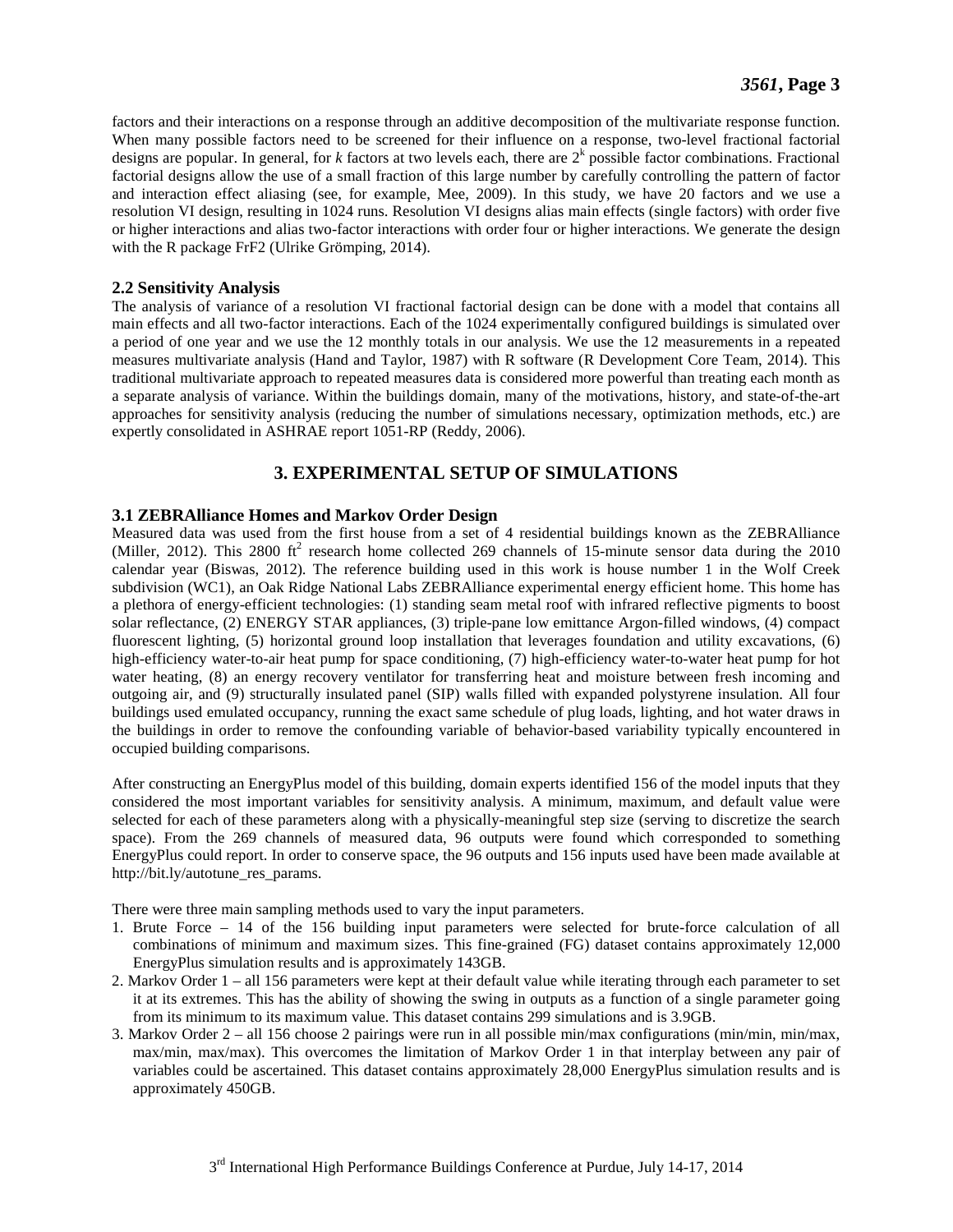#### **3.2 DOE's Reference Stand-Alone Retail and Fractional Factorial Design**

DOE has defined a set of 16 commercial reference buildings (Deru, 2011) and 3 vintages for each of the 16 ASHRAE climate zones. These models are used by the building energy modeling community since they directly characterize 60% of the commercial buildings found in the U.S. building stock and are similar to the remaining types. The stand-alone retail building is one of the most prevalent and is thus used in this study for applying sampling and sensitivity analysis techniques to a more tractable set of input parameters. A domain expert selected what were believed to be the most common variables for a retail building and assigned minimum, maximum, and default values for each of them.

| <b>Class</b>           | <b>Name</b>                       | <b>Short</b><br><b>Name</b> | <b>Field</b>                                 | <b>Default</b> | <b>Min</b>              | <b>Max</b>   |
|------------------------|-----------------------------------|-----------------------------|----------------------------------------------|----------------|-------------------------|--------------|
| Schedule:<br>Compact   | <b>CLGSETP_SCH</b>                | SC_CL6                      | Field 6                                      | 23             | 16.1                    | 29.9         |
|                        | HTGSETP_SCH                       | SC_HT4                      | Field 4                                      | 16             | 11.2                    | 20.8         |
|                        | HTGSETP_SCH                       | SC_HT6                      | Field 6                                      | 22             | 15.4                    | 28.6         |
| Lights                 | Back_Space_Lights                 | Li_BaSp                     | Watts per Zone<br>Floor Area                 | 9              | 6.3                     | 11.7         |
|                        | Core_Retail_Lights                | Li_CoRt                     | Watts per Zone<br>Floor Area                 | 18.5           | 12.95                   | 24.05        |
|                        | Front_Entry_Lights                | Li_FrEn                     | Watts per Zone<br><b>Floor Area</b>          | 12             | 8.4                     | 15.6         |
|                        | Front_Retail_Lights               | Li_FrRt                     | Watts per Zone<br>Floor Area                 | 18.5           | 12.95                   | 24.05        |
|                        | Point_Of_Sale_Lights              | Li_POS                      | Watts per Zone<br><b>Floor Area</b>          | 18.5           | 12.95                   | 24.05        |
| Electric<br>Equipment  | BackSpace_MiscPlug                | Eq_BaSp                     | Watts per Zone<br>Floor Area                 | 8.2            | 5.74                    | 10.66        |
|                        | CoreRetail_MiscPlug               | Eq_CoRt                     | Watts per Zone<br><b>Floor Area</b>          | 3.3            | 2.31                    | 4.29         |
|                        | FrontRetail_MiscPlug              | Eq_FrRt                     | Watts per Zone<br>Floor Area                 | 3.3            | 2.31                    | 4.29         |
|                        | PointOfSale_MiscPlug              | Eq_POS                      | Watts per Zone<br><b>Floor Area</b>          | 22             | 15.4                    | 28.6         |
| ZoneInfil:<br>FlowRate | Back_Space_Infil                  | ZF_BaSp                     | Flow per Ext<br>Surface Area                 | 0.00033        | 0.00023<br>1            | 0.000429     |
|                        | Front_Entry_Infil                 | ZF_FrEn                     | <b>Air Changes</b><br>per Hour               | 1.1            | 0.77                    | 1.43         |
|                        | Front_Entry_Infil                 | ZF_FrRtA                    | <b>Constant Term</b><br>Coefficient          | $\overline{0}$ | $\overline{0}$          | $\mathbf{1}$ |
|                        | Front_Retail_Infil                | ZF_FrRtC                    | Flow per Ext<br>Surface Area                 | 0.00033        | 0.00023<br>$\mathbf{1}$ | 0.000429     |
|                        | Point_Of_Sale_Infil               | <b>ZF_POS</b>               | Flow per Ext<br>Surface Area                 | 0.00033        | 0.00023<br>1            | 0.000429     |
| DsgnSpec:<br>OutdrAir  | <b>SZ DSOA</b>                    | DS_BaSp                     | <b>Outdr Airflow</b>                         | 0.0008         | 0.00056                 | 0.00104      |
|                        | Back_Space<br>SZ DSOA Core_Retail | DS_CoRt                     | per Area<br><b>Outdr Airflow</b><br>per Area | 0.00175        | 0.00122<br>5            | 0.002275     |
| Sizing:<br>Parameters  | <b>Sizing:Parameters</b>          | Sz_Heat                     | <b>Heating Sizing</b><br>Factor              | 1.25           | 0.875                   | 1.625        |

|  |  |  |  |  |  |  | Table 1. Twenty inputs and ranges sampled to generate two sets of 1,024 simulations for sensitivity analysis. |  |
|--|--|--|--|--|--|--|---------------------------------------------------------------------------------------------------------------|--|
|--|--|--|--|--|--|--|---------------------------------------------------------------------------------------------------------------|--|

We define a set of 1,024 simulations using a fractional factorials design sampling where each simulation is defined by the min or max value of each input parameter. The parameter ranges shown here were selected to demonstrate an obvious simulation failure condition in cases where heating setpoint is above cooling setpoint, which happens on 384 (37.5%) of the simulations. This causes EnergyPlus to exit with a severe error "DualSetPointWithDeadBand: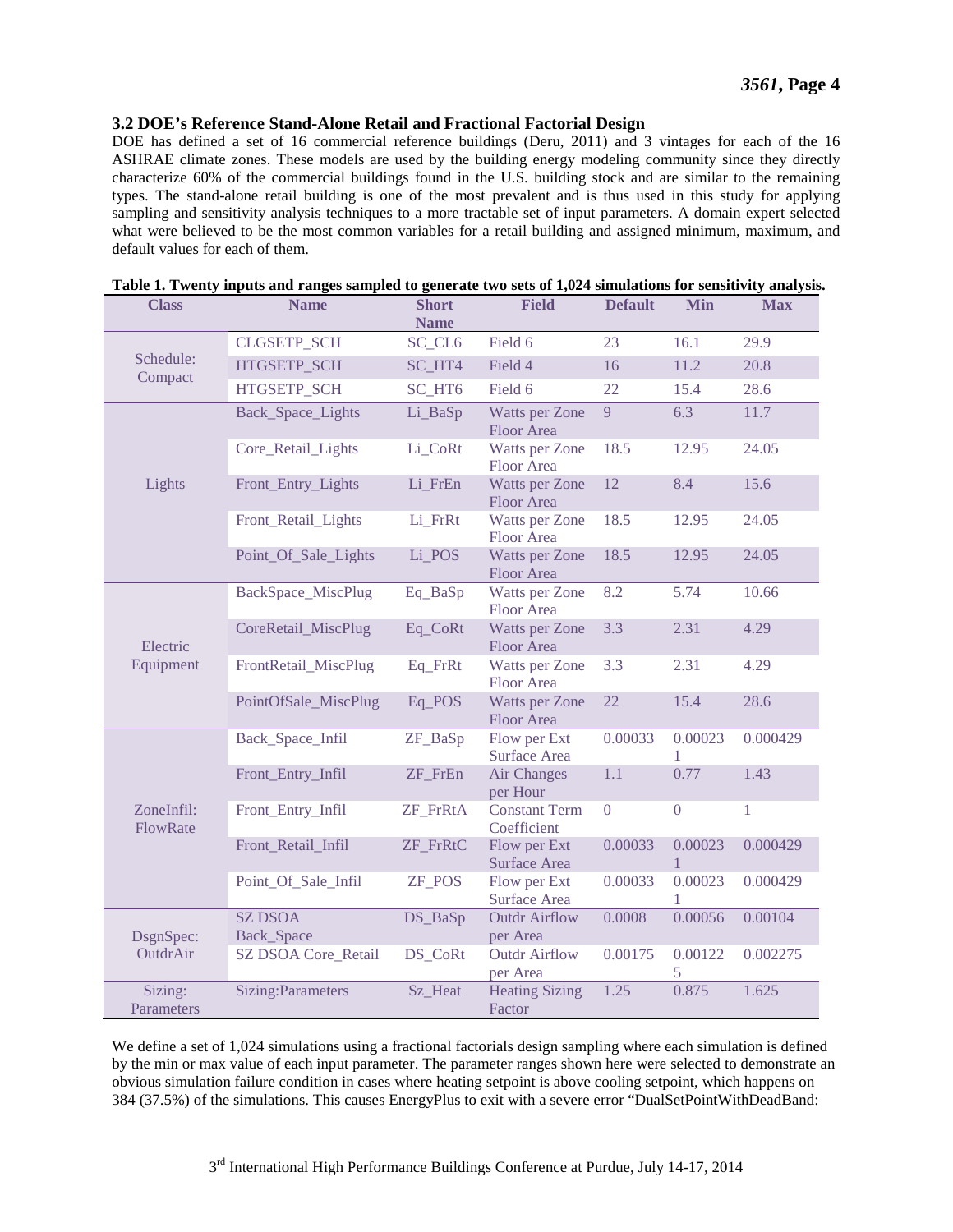Effective heating set-point higher than effective cooling set-point - increase deadband if using unmixed air model." It should be noted that simulation failures from specific input combinations are often much more difficult to understand and challenging to anticipate. Even when such combinations are apparent, placing additional rules to sample within the safe state space of input combinations can break some of the statistical advantages of popular sampling methods for experimental design. We demonstrate this by forcing overlapping setpoints to their nonoverlapping defaults; this defines a 2<sup>nd</sup> set of 1,024 simulations with no missing simulation outputs. This comes at the expense of changing the multi-dimensional uniformity of fractional factorials sampling. The impact of this modification will be shown in the resulting analysis.

## **3.3 Supercomputing**

The number of simulations resulting from all the different types of sampling strategies presented above is fairly large. Several supercomputing systems were used for running the simulations and some o the subsequent analysis to tractably execute the simulations in a fair amount of time. The systems included Jaguar/Titan (the fastest supercomputer in the world at the time), Nautilus from the Joint Institute for Computational Sciences, the Oak Ridge Institutional Clusters, and several other supercomputers. For the residential building parameters, a portion of Markov Order 3 simulations were run, but the combinatorial complexity made this intractable to run even with high performance computing resources. The described residential simulations, in addition to simulations of the 3 most popular commercial building types (warehouse, retail, medium office), were calculated and used for multiple datamining experiments. The Autotune project (Garrett, 2013), in an effort to promote open science, has made a portion of the final 267TB (26.9 trillion data points) of  $\sim$ 8 million E+ simulations data publicly available at [http://rsc.ornl.gov/autotune.](http://rsc.ornl.gov/autotune)

One of the challenges in using large supercomputing resources was that EnergyPlus is an inherently input-output (I/O) bound simulation engine. While this is not relevant for desktop computing environments, running large batteries of simulations on supercomputing resources greatly increases the number of I/O operations and becomes the biggest bottleneck in the computation. The use of memory mapped file systems local to individual nodes in the supercomputing cluster greatly helped in mitigating the performance issues allowing production level scalability to over 130,000 processors (Sanyal, 2014). To further improve the I/O performance, batches of files were compressed to a single archive. This was done on both the input and the output side, which were then extracted to their target locations. Some of the simulated output was inserted to a MySQL database and setup for querying. The overheads of importing into a database are significant when the number of simulations is large. A large fraction of the simulations were organized into a directory hierarchy determined by simulation type, location, and vintage, and saved as simple flat files. One of the benefits of using statistically designed ensembles is a sharp reduction in I/O requirements.

# **4. ANALYSIS**

### **4.1 Sensitivity Analysis of ZEBRAlliance Simulation Outputs**

To observe the relative change of different outputs and be able to contrast between them, all data ranges were normalized between 0 and 1 and plotted together for comparison. Figure 1 illustrates the sensitivities of all 82 outputs for an ensemble of annual simulations with their normalized means and standard deviations. It is easy to perceive the relative change in the outputs and the parameter combination can be easily looked up.

### **4.2 Input Parameter Sensitivity Analysis for Total Electricity and Gas Use**

The full  $2<sup>nd</sup>$  set of 1,024 simulations, where some set-points were adjusted to sample within the safe state space, is used here with minimal impact on results as discussed in the following section. We fit a multivariate analysis of variance model, treating the months as repeated measures as we discussed earlier. With 20 factors and all 2-way interactions model fit to 1024 observations, we still have 778 degrees of freedom left for the error term. The multivariate Pillai statistic gives strong significance (below 0.0001) to all factors with the exception of Li\_FrEn, ZF\_FrEn, and ZF\_RtA, which are above 0.5. Among the 380 possible 2-way interactions, 58 are significant at the 0.01 level. While significance indicates sufficient data to measure a non-zero effect (that is, it confirms that we can measure it with our experiment), the actual size of the effect is ultimately what is important. In Figure 2 we show the terms with an effect (coefficient) of over 1,000 KWh energy for Electricity in at least one month. Similarly, we show terms with over 1,000KWh effect (coefficient) for Gas in Figure 3. The factors are labeled with the Short Name, followed by its upper setting. For example, SC\_CL6\_29.9 is the additive effect (in each month) of the SC\_CL6 factor at its 29.9 setting on energy use when all other factors are at their reference setting (lower limit).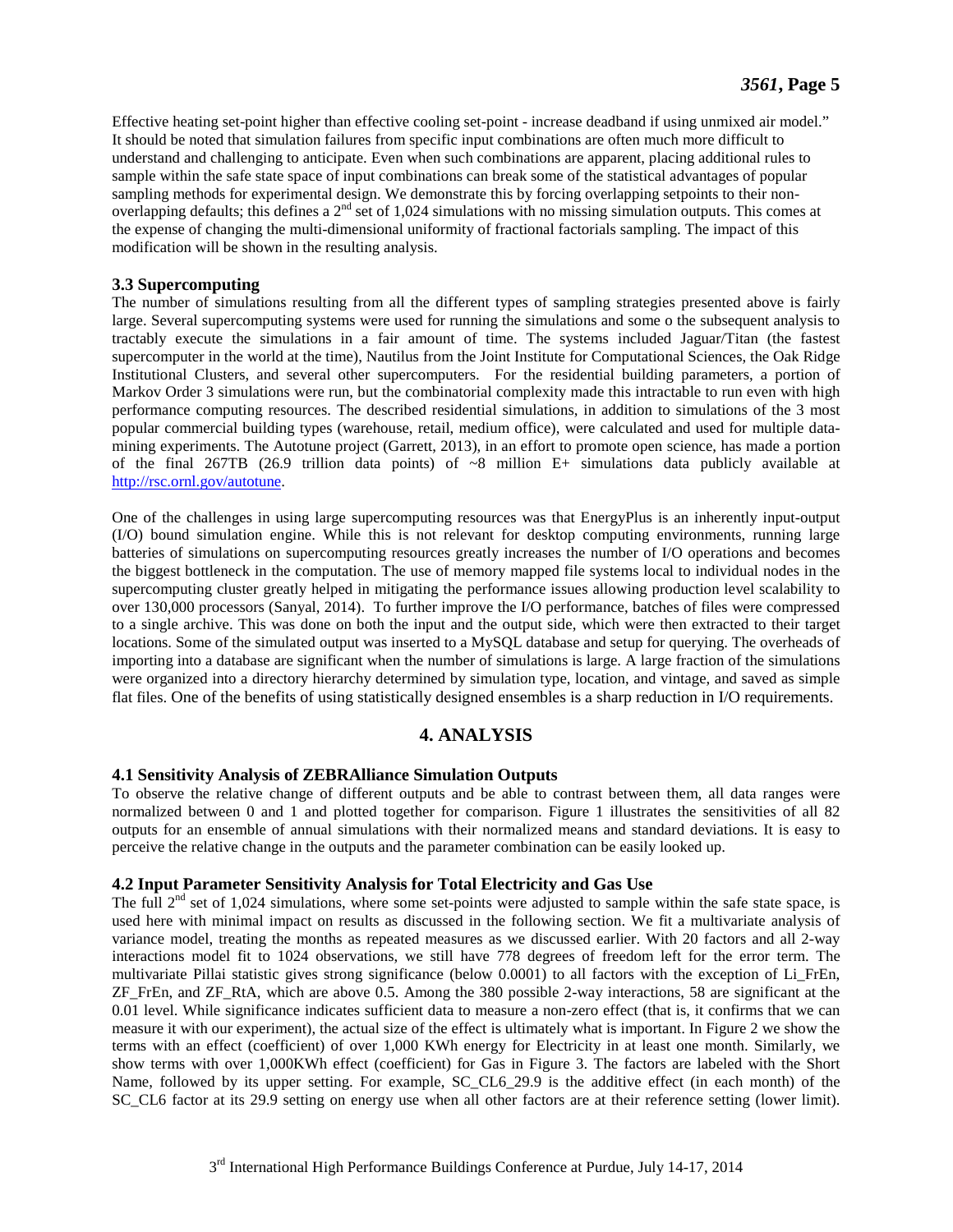

**Figure 1. Summary of normalized means and standard deviations for all Markov Order 1 annual simulation outputs.**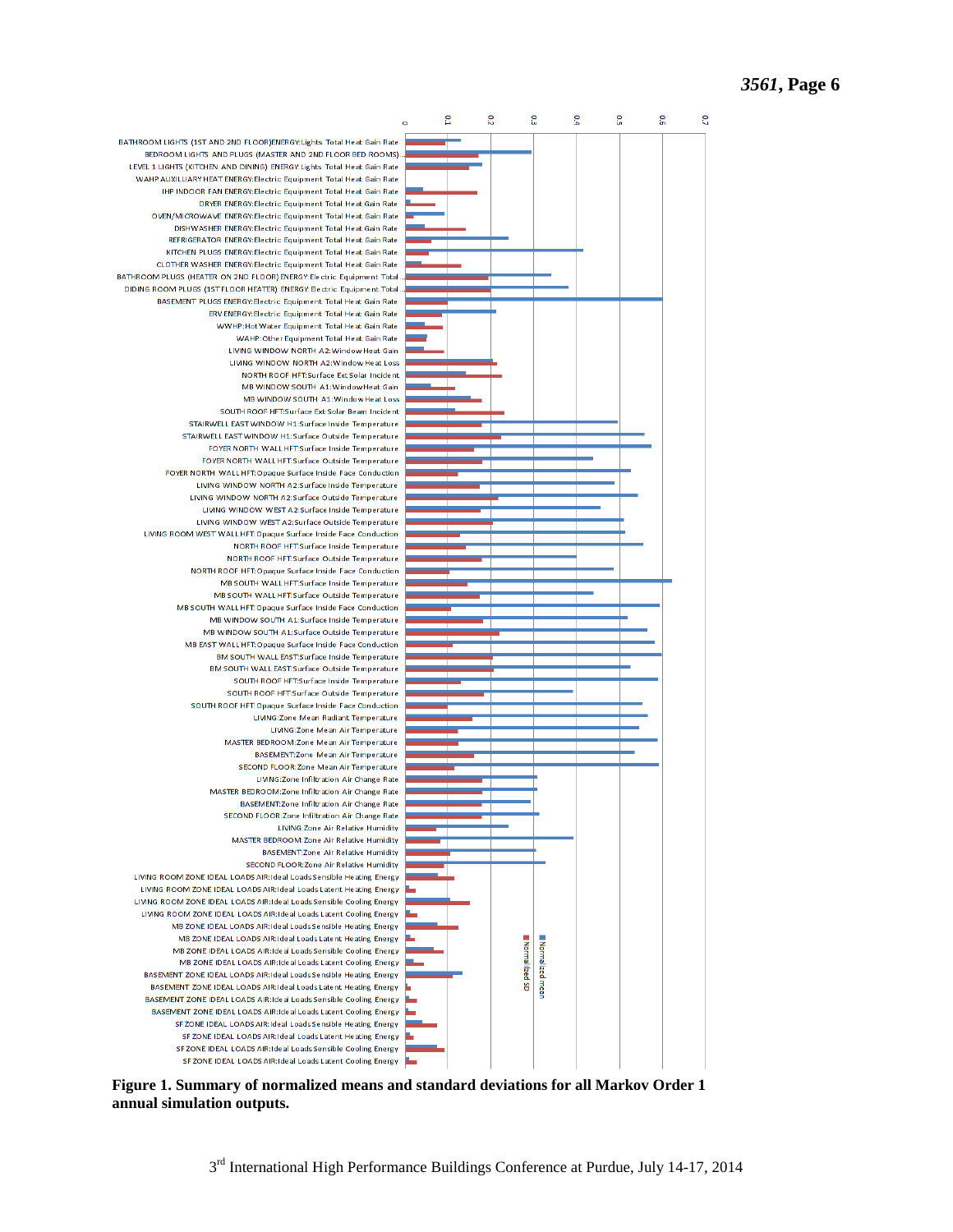As one would expect, a higher thermostat setting on SC CL6 (cooling) reduces electricity use. We get more reduction in the summer (bluish points) than in the winter (reddish points). Sz Heat has a positive effect on electricity use but its interaction with SC\_CL6 is negative, indicating that higher thermostat settings reduce the cost of a larger Sz\_Heat. Figure 3 shows the corresponding result for Gas. In Gas energy use, it is notable that the "(Intercept)" is missing among the larger effects. This is due to the parameterization and the use of lower levels as the reference for higher levels. Lower reference levels for Gas are very low (or zero) as Gas is used for heating only. This is also reflected in the fact that all main effects are positive, meaning that higher thermostat settings lead to higher energy use.



**Figure 2:** Factors with largest effects on electricity use. Note the different scales on the bottom plot that would place it in a very narrow range on the top plot. Coefficients are electricity use in KWh.

To illustrate how a fractional factorial data set provides estimates for many settings, we include graphs of estimated monthly mean effect for each factor level with uncertainty in Figure 4. Here, the reference level is the average of the response at the two settings for each factor. This provides a visualization of effects across months of the year. As can be seen from the effect sizes in Figures 2 and 3, some factors have an effect that is one or more orders of magnitude larger than the rest. As a result, we only provide plots for factors where there is a visual difference between the two settings. The same data points are shown in each pair of graphs colored by the levels of a factor. The first two pairs are for the factors with adjusted set-points, resulting in three levels. The estimated line for each factor includes 95 percent uncertainty bounds. Note that each graph contains two lines (three lines in the first two pairs), one for each level of the factor. This illustrates how the effect of each factor can be a simple average because all other factors are balanced. We discuss sensitivity to the adjusted set-points in the next section.

### **4.3 Sensitivity to Missing Data and Adjusted Set-Points**

To address the difference between a clean two-level fractional factorial sample and our data that contained a number of adjusted set-points, we repeated our analysis with those middle settings removed (i.e. missing). This reduces the data to 640, down from 1024. We found that the top main effect and interaction effect estimates (illustrated in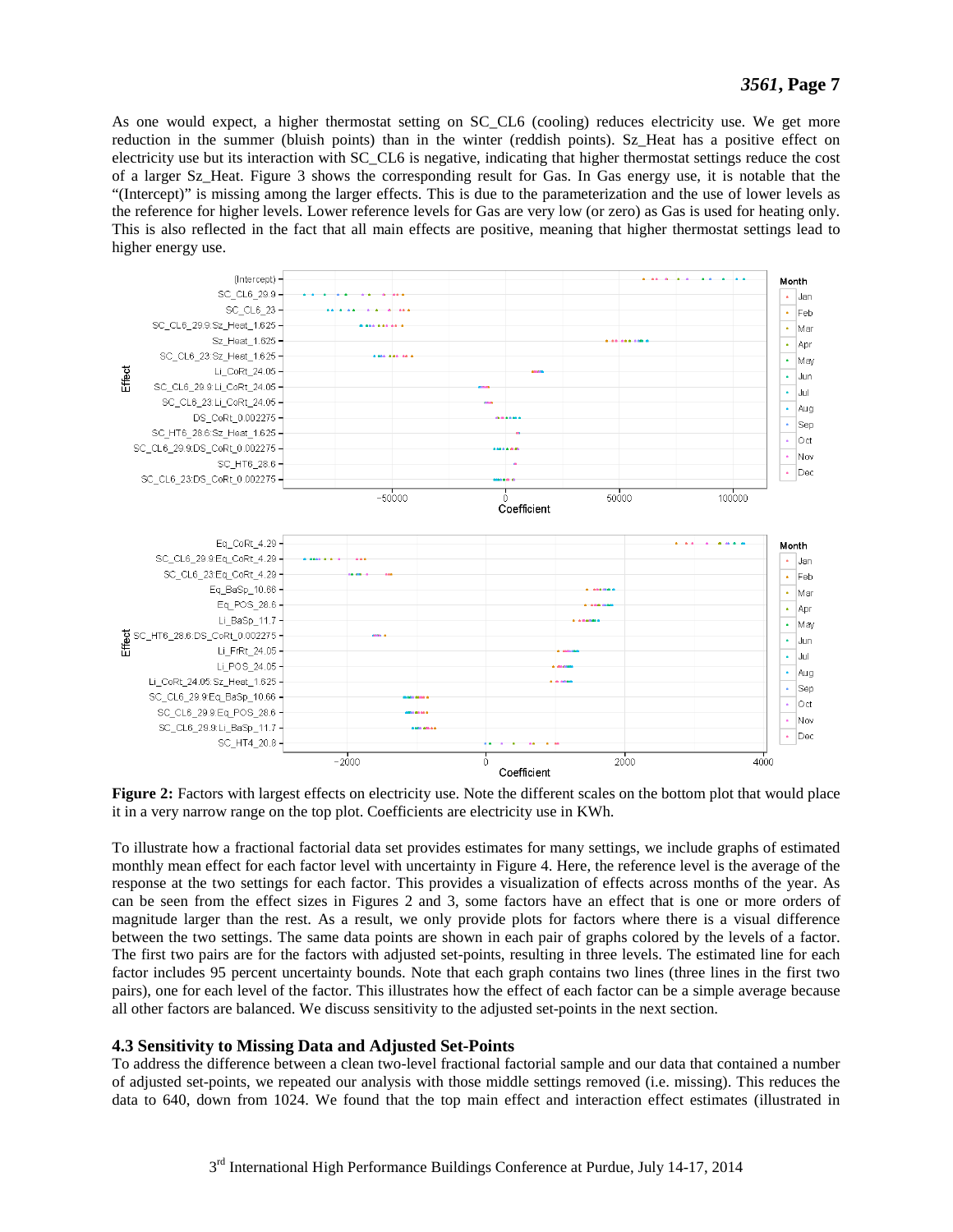

Figures 2 and 3) were minimally affected except that some interactions with them were not estimable. There is enough other data to still have good estimates of the decomposed effects.

**Figure 3:** Factors with largest effects on gas use. Note the different scale on the bottom plot that would place it in a very narrow range on the top plot. Coefficients are Gas use in KWh.

# **5. CONCLUSIONS AND FUTURE WORK**

In conclusion, we have used three samplings of 156 input parameters for a residential building and shown the impact on a subset of the full 96 EnergyPlus outputs. In addition, we used 20 input parameters on the stand-alone retail reference building to show the limitations and impact of standard experimental designs like fractional factorials on sensitivity results derived from standard analysis of variance techniques. These results should not be extrapolated to all residential or medium office buildings and are shown only to illustrate the impact of sampling methods and practical limitations on the resulting analysis. In addition, we expect the sampling and ensemble analysis at various scales to help us gain insight into unique issues of building energy modeling, especially at different scales of simulation. We also expect the analytic approaches employed for understanding the thermal properties of building envelopes to be beneficial for software calibration and building design.

In future work, we plan to implement *in-situ analysis* (where the analysis runs on the same resources at the simulation) for large-scale simulation data on high performance computing to mitigate I/O bottlenecks. A simulation-agnostic framework has already been established for running hundreds of thousands of individual simulations in parallel. Instead of writing simulation results to disk and later analyzing, we plan to use in-situ methods to perform the analysis while the result files are still in RAMDisk (a portion of RAM which functions as a traditional disk/path but operates at 10-20x traditional disk speed). We will use the pbdR (Programming with Big Data in R: [http://r-pbd.org/\)](http://r-pbd.org/) framework to develop tightly coupled in-situ analysis. Scaling in-situ analysis methods with simulation code, balancing simulation and analysis workload and effective use of resource co-located with the simulation will be critical challenges. When the analysis is complete, only the necessary results can be written to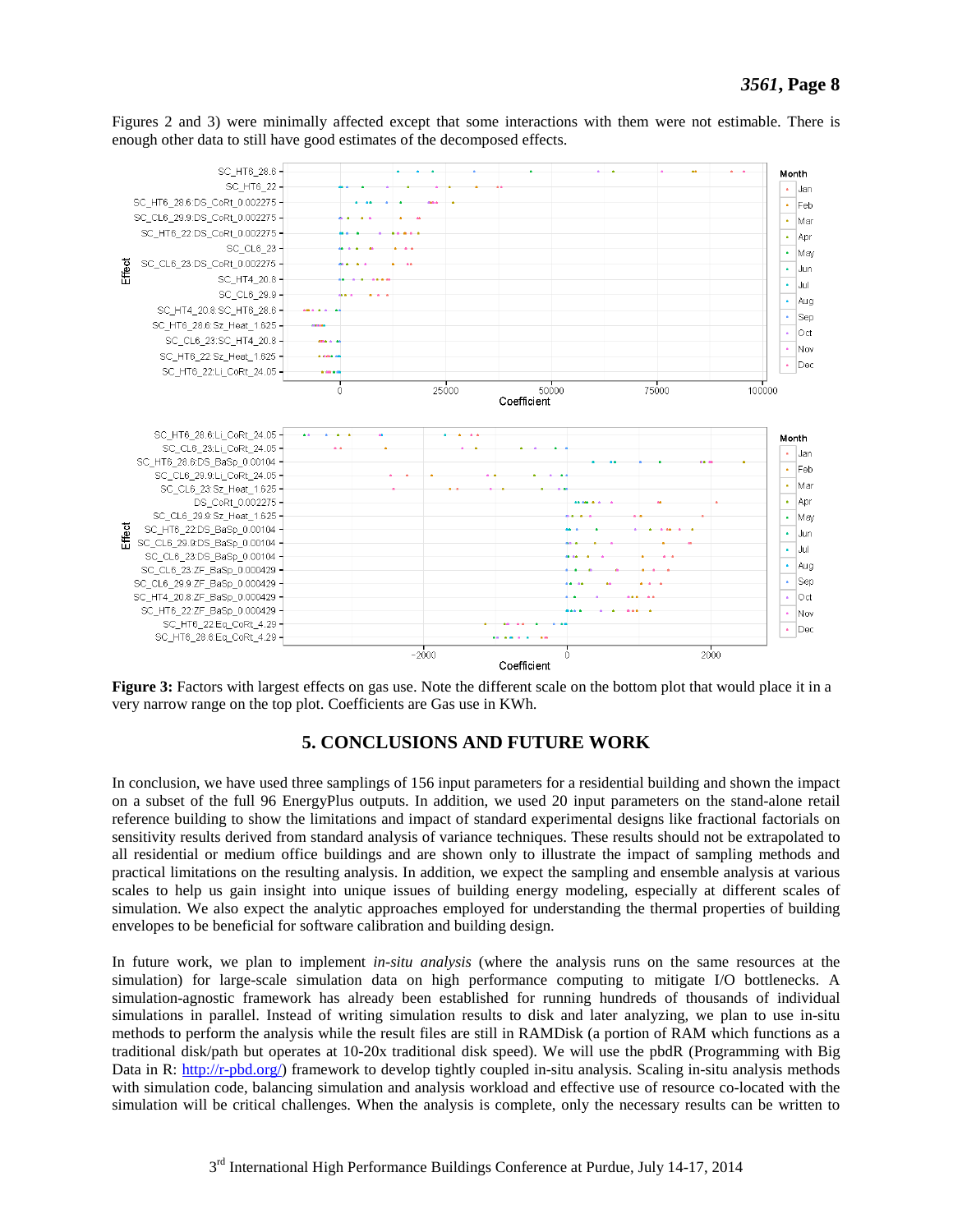disk, foregoing long disk write times (~45 minutes for 45TB of simulation data generated in a production-quality 23-minute job on Titan). This is easily scalable for analysis such as finding the absolute minimum or maximum of



Figure 4: Data plots for monthly Electric and Gas energy use for factors with visually noticeable effect

3rd International High Performance Buildings Conference at Purdue, July 14-17, 2014